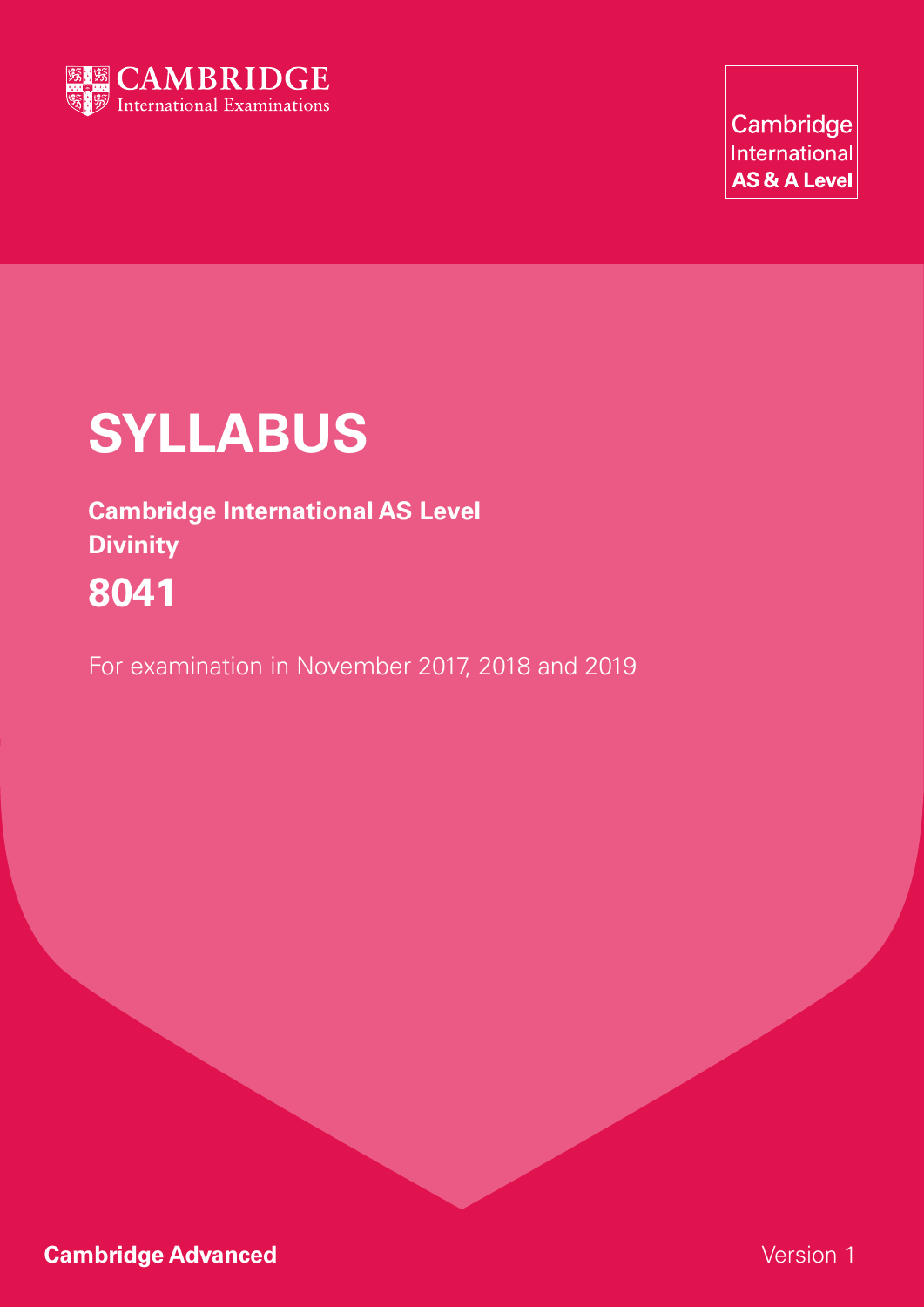#### **Changes to syllabus for 2017, 2018 and 2019**

This syllabus has been updated, but there are no significant changes.

**You are strongly advised to read the whole syllabus before planning your teaching programme.**

Cambridge International Examinations retains the copyright on all its publications. Registered Centres are permitted to copy material from this booklet for their own internal use. However, we cannot give permission to Centres to photocopy any material that is acknowledged to a third party even for internal use within a Centre.

® IGCSE is the registered trademark of Cambridge International Examinations

© Cambridge International Examinations 2015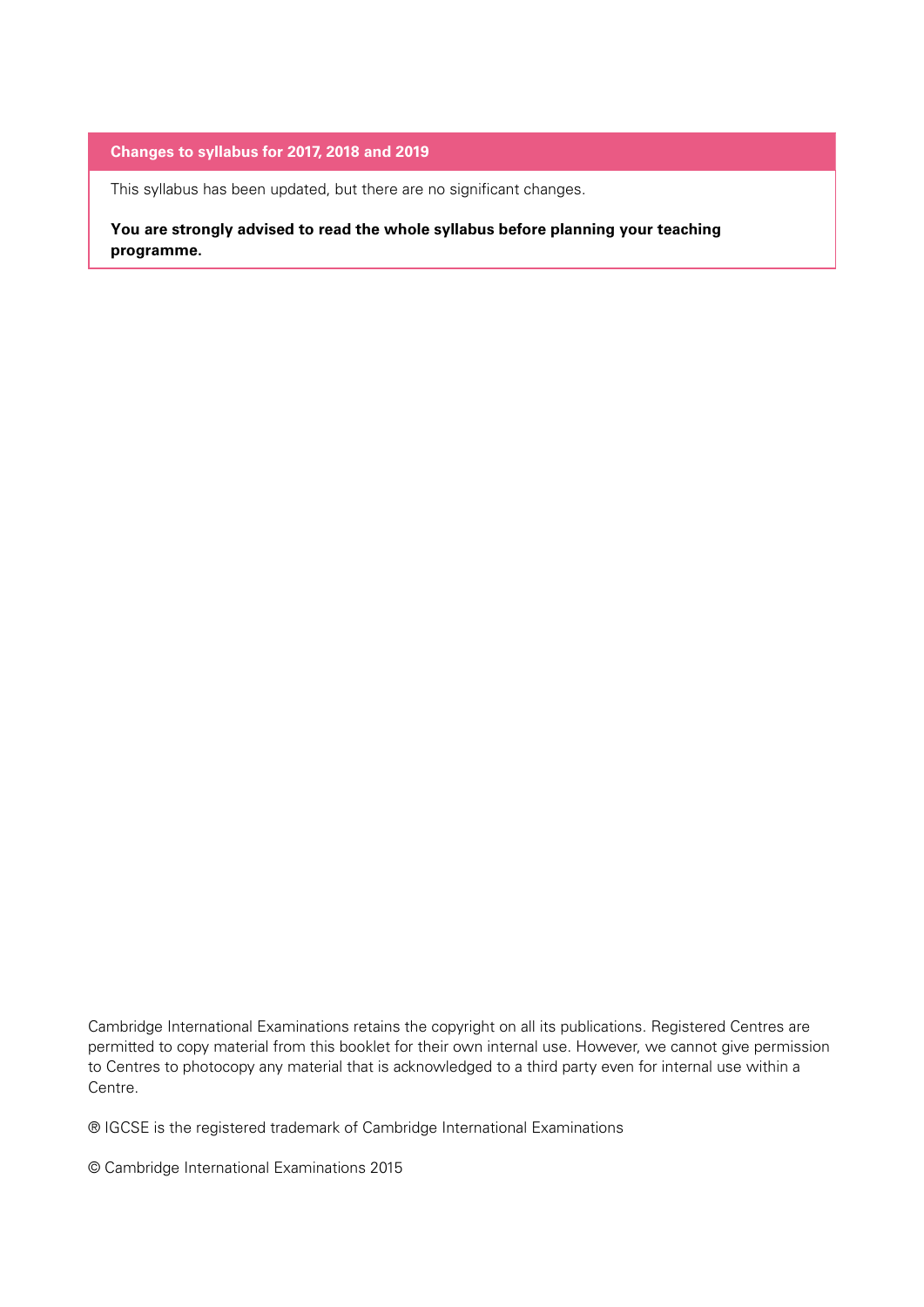# **Contents**

| $\sim$ 1. |                                                                                                                                                                                                                                                                  |  |
|-----------|------------------------------------------------------------------------------------------------------------------------------------------------------------------------------------------------------------------------------------------------------------------|--|
|           | 1.1 Why choose Cambridge?<br>1.2 Why choose Cambridge International AS and A Level?<br>1.3 Why choose Cambridge International AS Level Divinity?<br>1.4 Cambridge AICE (Advanced International Certificate of Education) Diploma<br>1.5 How can I find out more? |  |
|           | 2.1 Support materials<br>2.2 Endorsed resources<br>2.3 Training                                                                                                                                                                                                  |  |
|           |                                                                                                                                                                                                                                                                  |  |
|           | 4.1 Paper 2: The Four Gospels                                                                                                                                                                                                                                    |  |
|           |                                                                                                                                                                                                                                                                  |  |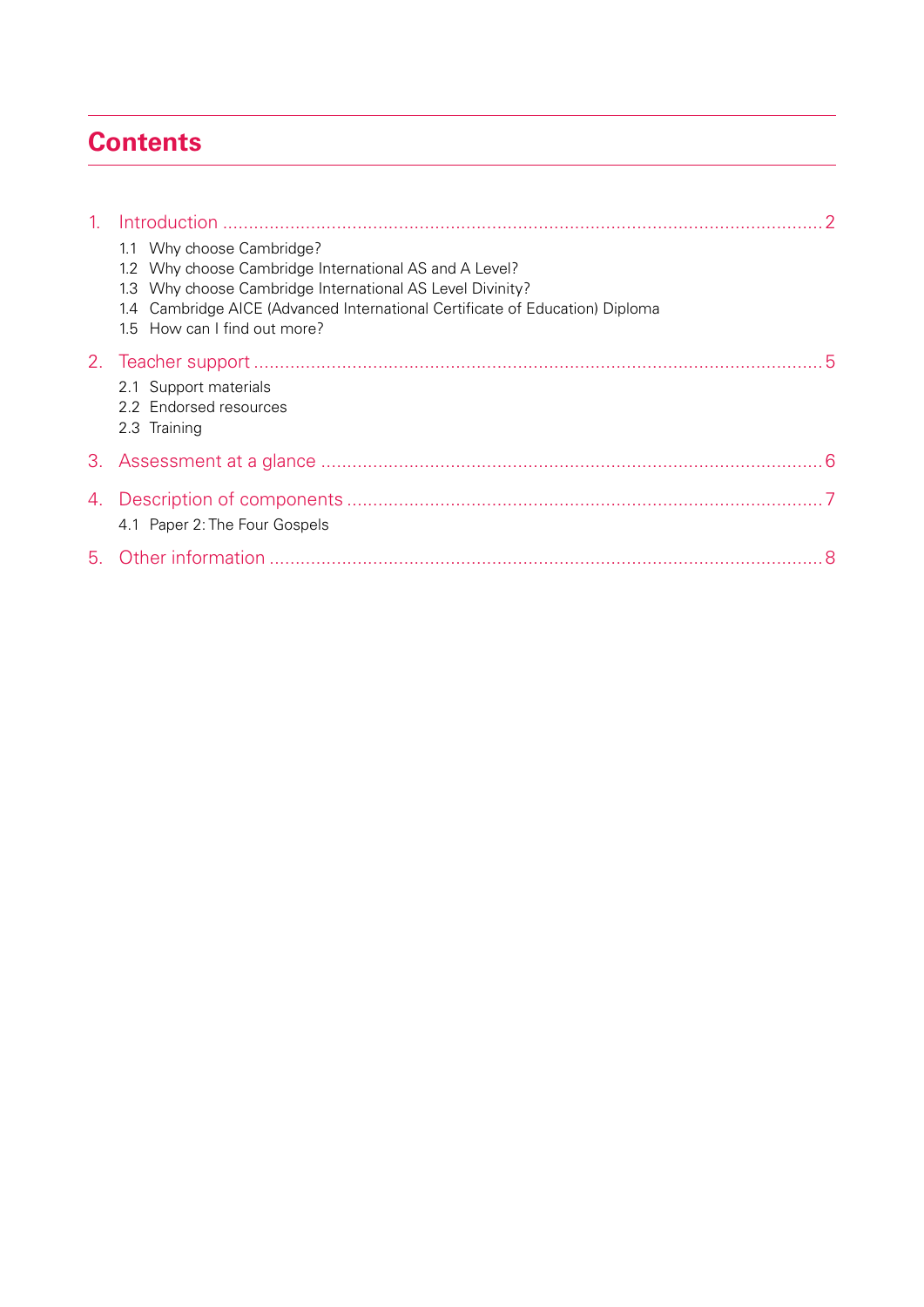# **1. Introduction**

# 1.1 Why choose Cambridge?

Cambridge International Examinations is part of the University of Cambridge. We prepare school students for life, helping them develop an informed curiosity and a lasting passion for learning. Our international qualifications are recognised by the world's best universities and employers, giving students a wide range of options in their education and career. As a not-for-profit organisation, we devote our resources to delivering high-quality educational programmes that can unlock learners' potential.

Our programmes set the global standard for international education. They are created by subject experts, are rooted in academic rigour, and provide a strong platform for progression. Over 10000 schools in 160 countries work with us to prepare nearly a million learners for their future with an international education from Cambridge.

## Cambridge learners

Cambridge programmes and qualifications develop not only subject knowledge but also skills. We encourage Cambridge learners to be:

- • **confident** in working with information and ideas their own and those of others
- responsible for themselves, responsive to and respectful of others
- reflective as learners, developing their ability to learn
- **innovative** and equipped for new and future challenges
- **engaged** intellectually and socially, ready to make a difference.

#### **Recognition**

Cambridge International AS and A Levels are recognised around the world by schools, universities and employers. The qualifications are accepted as proof of academic ability for entry to universities worldwide, although some courses do require specific subjects.

Cambridge AS and A Levels are accepted in all UK universities. University course credit and advanced standing is often available for Cambridge International AS and A Levels in countries such as the USA and Canada.

Learn more at **www.cie.org.uk/recognition**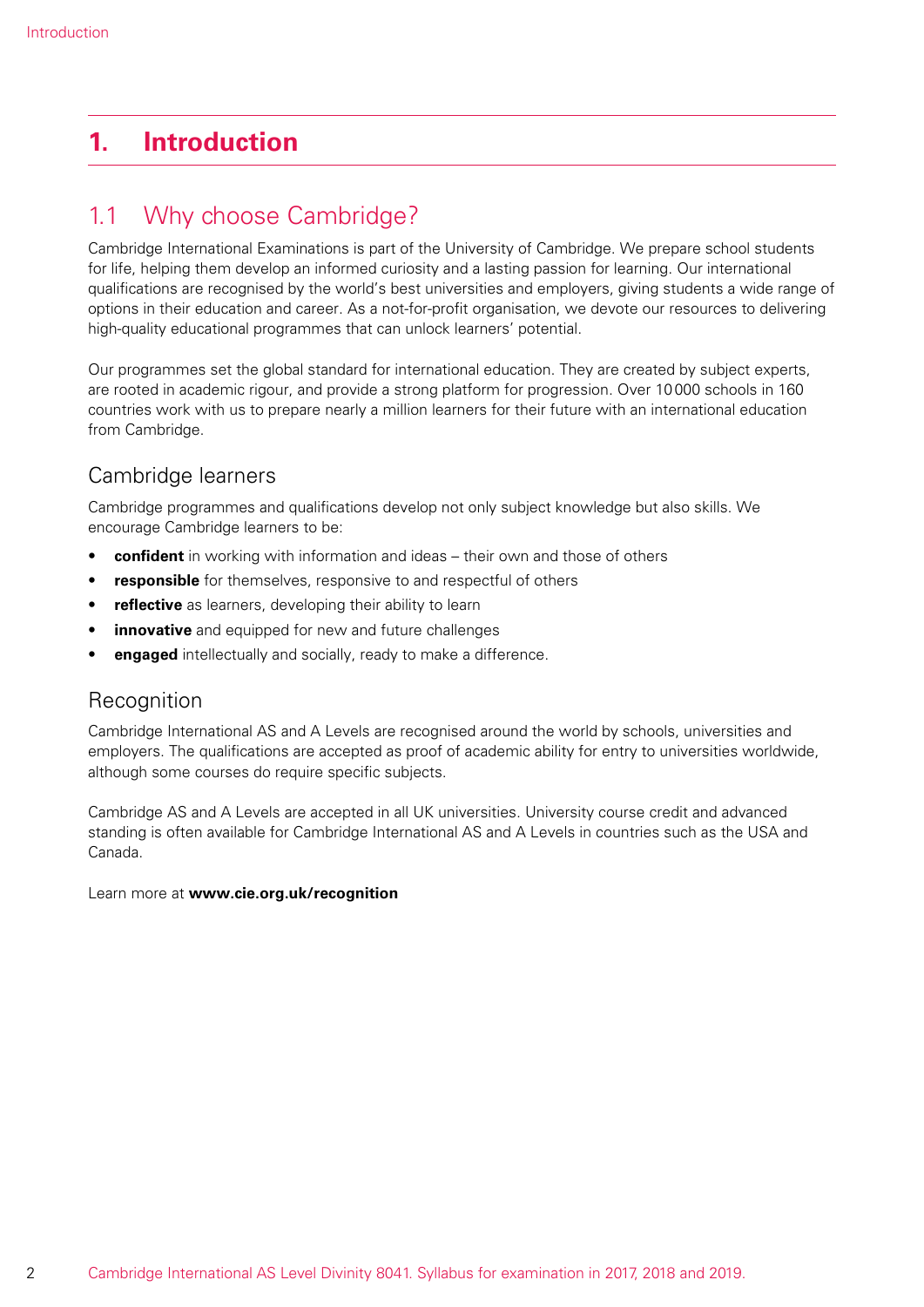# 1.2 Why choose Cambridge International AS and A Level?

Cambridge International AS and A Levels are international in outlook, but retain a local relevance. The syllabuses provide opportunities for contextualised learning and the content has been created to suit a wide variety of schools, avoid cultural bias and develop essential lifelong skills, including creative thinking and problem-solving.

Our aim is to balance knowledge, understanding and skills in our programmes and qualifications to enable students to become effective learners and to provide a solid foundation for their continuing educational journey. Cambridge International AS and A Levels give learners building blocks for an individualised curriculum that develops their knowledge, understanding and skills.

Schools can offer almost any combination of 60 subjects and learners can specialise or study a range of subjects, ensuring a breadth of knowledge. Giving learners the power to choose helps motivate them throughout their studies.

Cambridge International A Levels typically take two years to complete and offer a flexible course of study that gives learners the freedom to select subjects that are right for them.

Cambridge International AS Levels often represent the first half of an A Level course but may also be taken as a freestanding qualification. The content and difficulty of a Cambridge International AS Level examination is equivalent to the first half of a corresponding Cambridge International A Level.

Through our professional development courses and our support materials for Cambridge International AS and A Levels, we provide the tools to enable teachers to prepare learners to the best of their ability and work with us in the pursuit of excellence in education.

Cambridge International AS and A Levels have a proven reputation for preparing learners well for university, employment and life. They help develop the in-depth subject knowledge and understanding which are so important to universities and employers.

Learners studying Cambridge International AS and A Levels have opportunities to:

- acquire an in-depth subject knowledge
- develop independent thinking skills
- apply knowledge and understanding to new as well as familiar situations
- handle and evaluate different types of information sources
- think logically and present ordered and coherent arguments
- make judgements, recommendations and decisions
- present reasoned explanations, understand implications and communicate them clearly and logically
- work and communicate in English.

#### Guided learning hours

Cambridge International A Level syllabuses are designed on the assumption that learners have about 360 guided learning hours per subject over the duration of the course. Cambridge International AS Level syllabuses are designed on the assumption that learners have about 180 guided learning hours per subject over the duration of the course. This is for guidance only and the number of hours required to gain the qualification may vary according to local curricular practice and the learners' prior experience of the subject.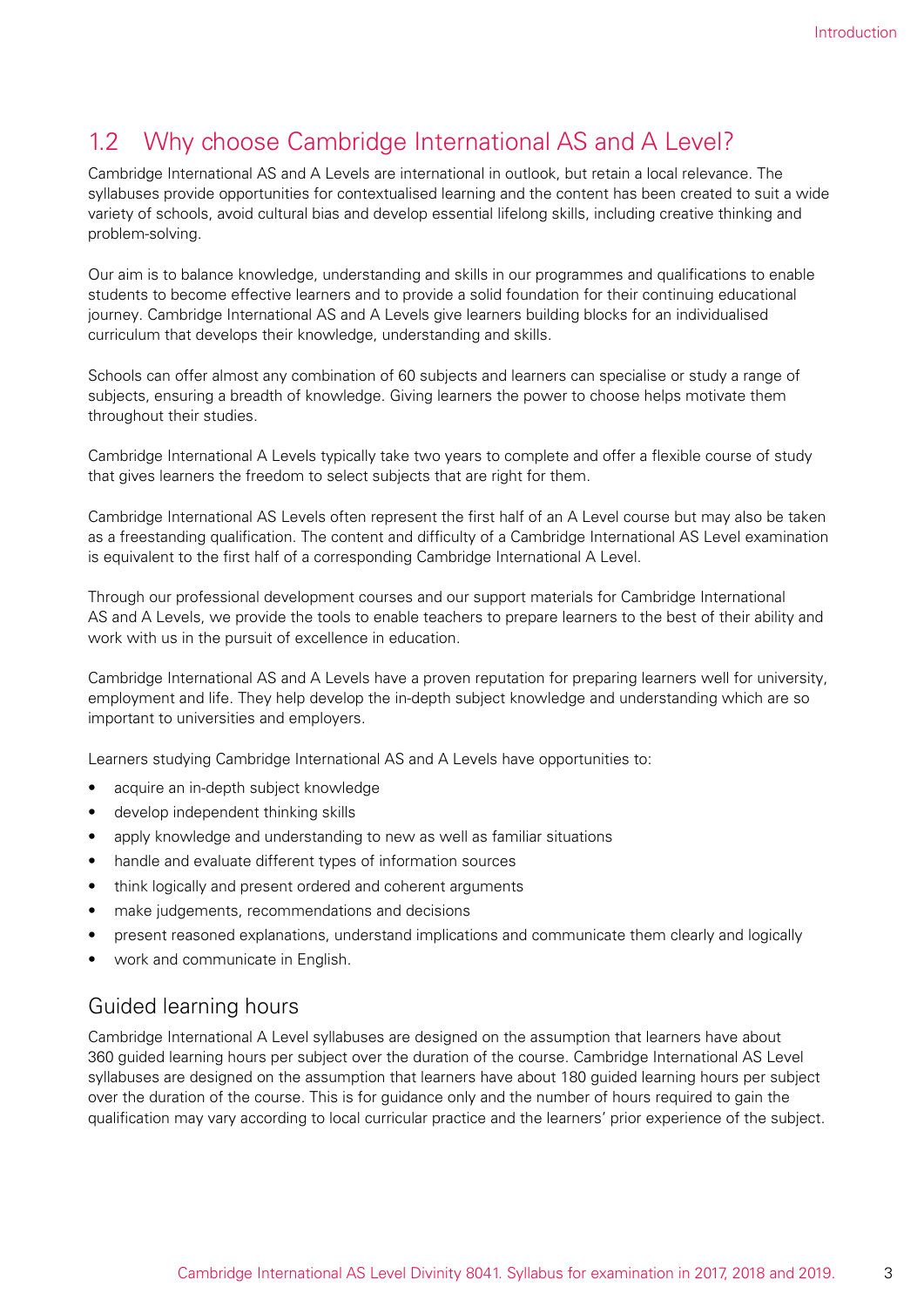# 1.3 Why choose Cambridge International AS Level Divinity?

Cambridge International AS Level Divinity is accepted by universities and employers as proof of essential knowledge and ability. Cambridge International AS Level Divinity students gain lifelong skills and knowledge including:

- How to study and interpret historical texts
- The history and historical background to the Gospels
- • A scholarly understanding of the life and teaching of Jesus
- The authorship, date, provenance and main themes of the gospels
- The main events in the gospels and the teachings of Jesus
- The views of contemporary scholars.

#### Prior learning

Candidates beginning this course are not expected to have studied Divinity or Religious Studies previously.

#### Progression

Cambridge International AS Level Divinity constitutes the first half of the Cambridge International A Level course in Divinity and therefore provides a suitable foundation for the study of Divinity at A Level and thence for related courses in higher education. Depending on local university entrance requirements, it may permit or assist progression directly to university courses in Divinity or some other subjects. It is also suitable for candidates intending to pursue careers or further study in Divinity or Religious Studies, or as part of a course of general education.

## 1.4 Cambridge AICE (Advanced International Certificate of Education) Diploma

Cambridge AICE Diploma is the group award of the Cambridge International AS and A Level. It gives schools the opportunity to benefit from offering a broad and balanced curriculum by recognising the achievements of candidates who pass examinations in different curriculum groups.

Learn more about the Cambridge AICE Diploma at **www.cie.org.uk/aice**

## 1.5 How can I find out more?

#### If you are already a Cambridge school

You can make entries for this qualification through your usual channels. If you have any questions, please contact us at **info@cie.org.uk**

#### If you are not yet a Cambridge school

Learn about the benefits of becoming a Cambridge school at **www.cie.org.uk/startcambridge**. Email us at **info@cie.org.uk** to find out how your organisation can register to become a Cambridge school.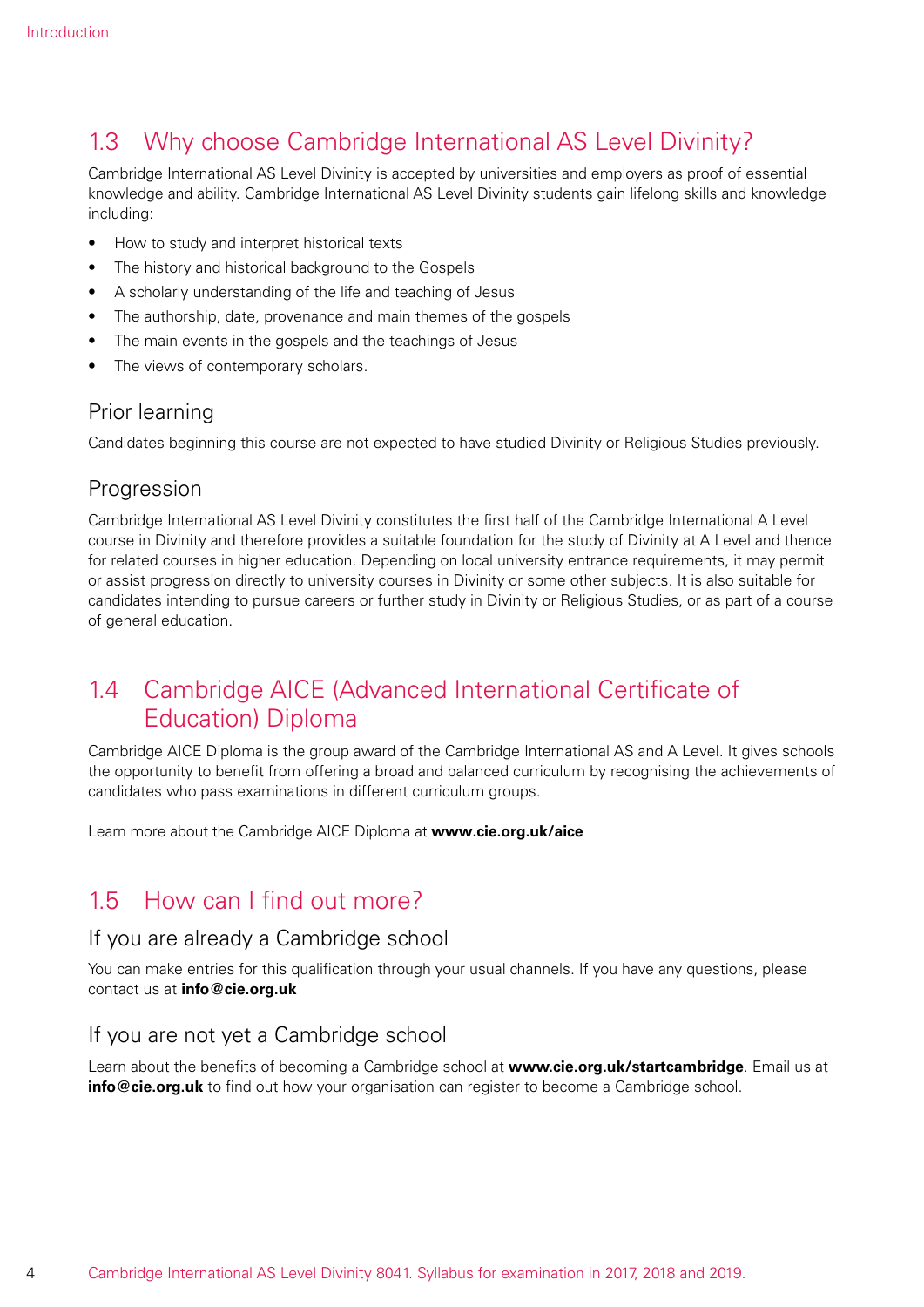# **2. Teacher support**

## 2.1 Support materials

We send Cambridge syllabuses, past question papers and examiner reports to cover the last examination series to all Cambridge schools.

You can also go to our public website at **www.cie.org.uk/alevel** to download current and future syllabuses together with specimen papers or past question papers and examiner reports from one series.

For teachers at registered Cambridge schools a range of additional support materials for specific syllabuses is available from Teacher Support, our secure online support for Cambridge teachers. Go to **http://teachers.cie.org.uk** (username and password required).

# 2.2 Endorsed resources

We work with publishers providing a range of resources for our syllabuses including print and digital materials. Resources endorsed by Cambridge go through a detailed quality assurance process to ensure they provide a high level of support for teachers and learners.

We have resource lists which can be filtered to show all resources, or just those which are endorsed by Cambridge. The resource lists include further suggestions for resources to support teaching.

# 2.3 Training

We offer a range of support activities for teachers to ensure they have the relevant knowledge and skills to deliver our qualifications. See **www.cie.org.uk/events** for further information.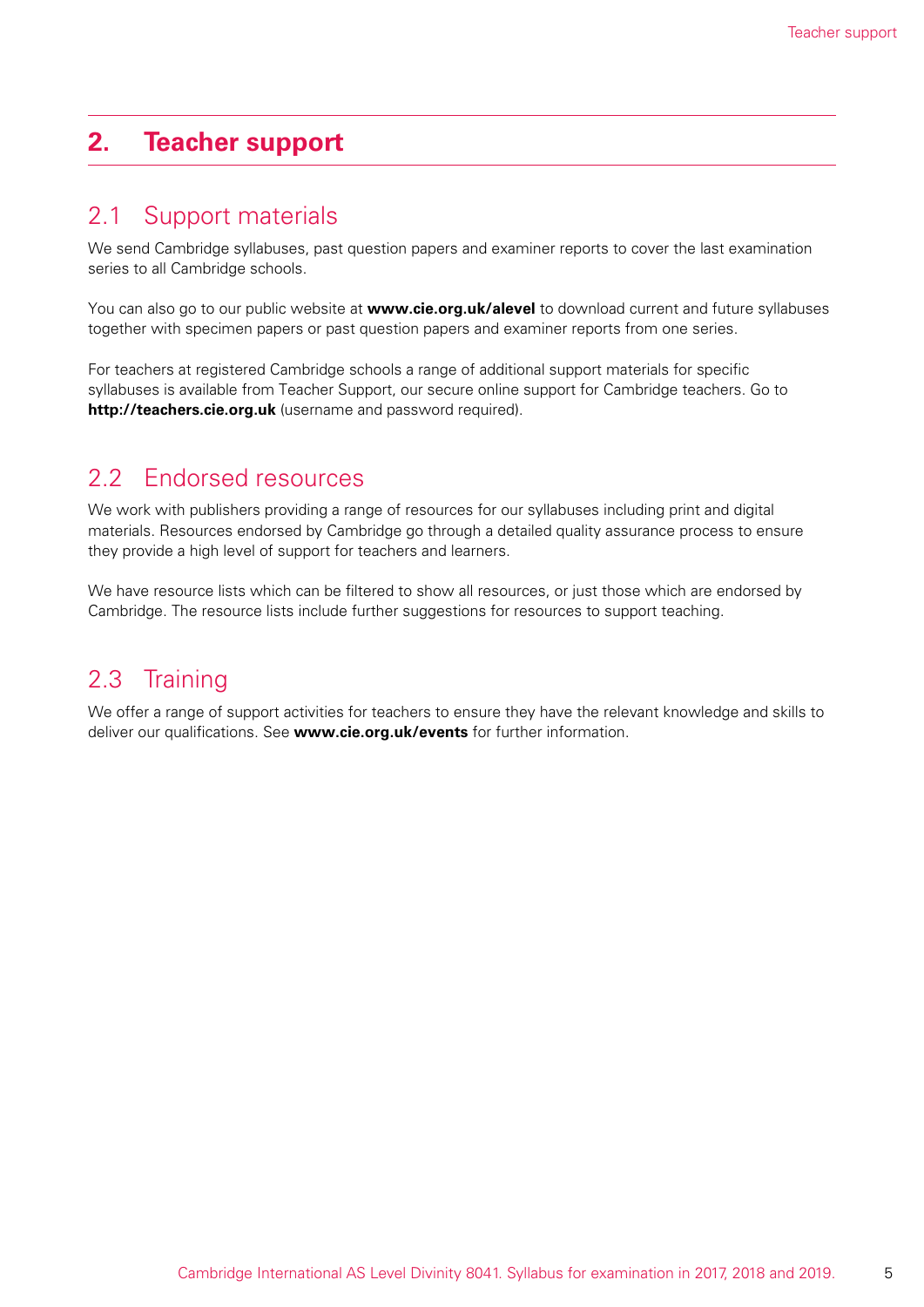# **3. Assessment at a glance**

Candidates take one paper only – this is Paper 2 of the A Level 9011/02. Results in Cambridge International AS Level may **not** be carried over to the A Level.

| <b>Paper 2</b>   | 3 hours |
|------------------|---------|
| The Four Gospels |         |

Candidates answer **four** out of 14 questions.

Both the *New International Version* and the *Revised Standard Version* will be used for quotations included in question papers. Centres are free to choose which version they use. Examiners will not set questions in which the answer depends on a particular version of the Bible.

#### Availability

This syllabus is examined in the October/November examination series.

This syllabus is available to private candidates.

Detailed timetables are available from **www.cie.org.uk/examsofficers**

Centres in the UK that receive government funding are advised to consult the Cambridge website **www.cie.org.uk** for the latest information before beginning to teach this syllabus.

#### Combining this with other syllabuses

Candidates can combine this syllabus in an examination series with any other Cambridge syllabus, except:

- syllabuses with the same title at the same level
- 9011 A Level Divinity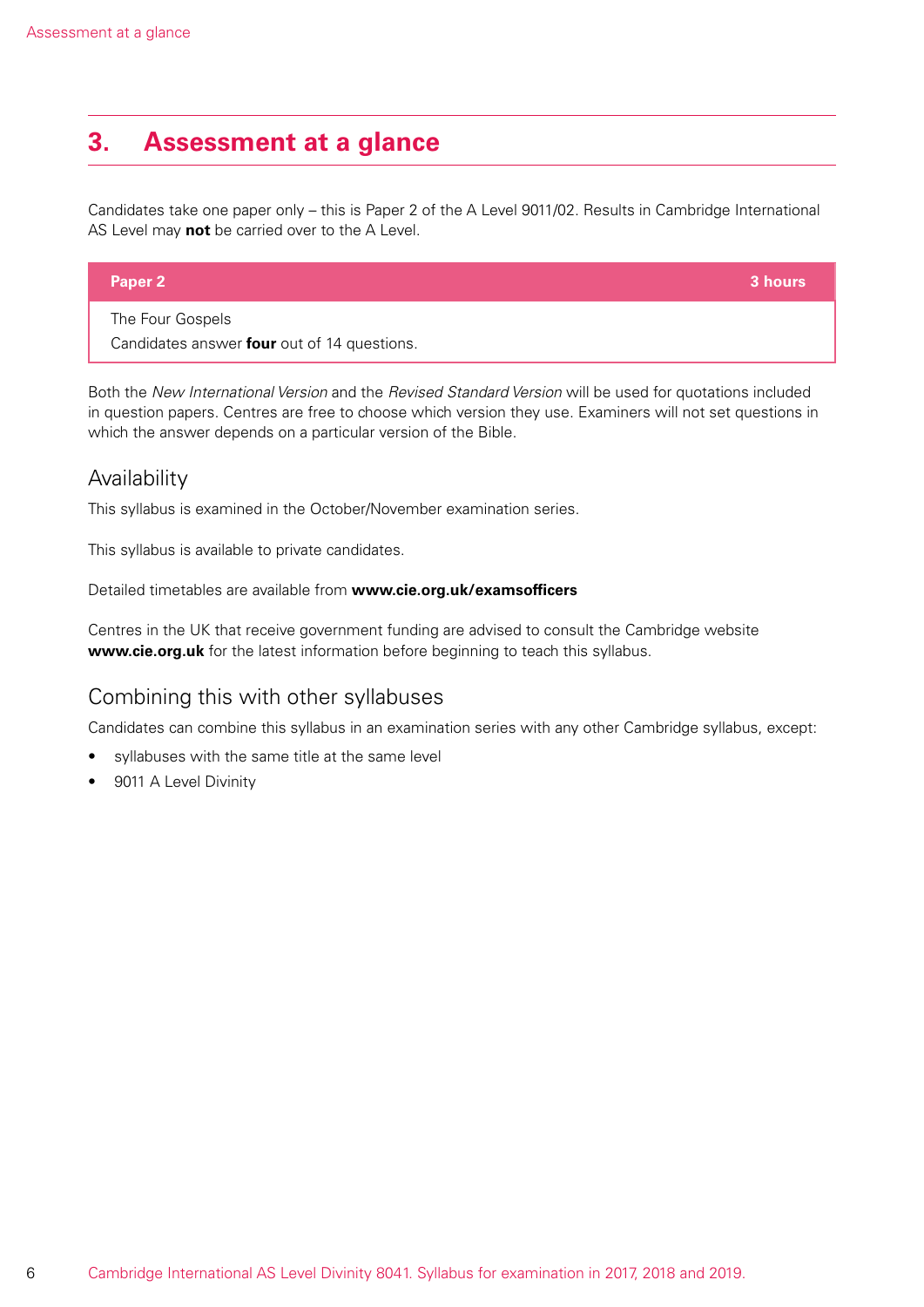# **4. Description of components**

## 4.1 Paper 2: The Four Gospels

The aim of this paper is to encourage and develop a scholarly understanding of the life and teaching of Jesus as contained in the four gospels. A good working knowledge of the gospel text is required.

Candidates are expected to know and comment upon differences between the gospels where these are plainly relevant to this understanding, but they will not otherwise be asked for detailed comparison of parallel narratives.

There will be **fourteen** optional questions on this paper, one of which will contain passages for comment. Candidates will be required to answer any **four** questions. The breakdown of the paper is as follows:

- The comment question will contain **eight** short texts (gobbets), two from each gospel. Candidates should state the context of any **four** gobbets (but not rewrite the story) and then comment on points of interest (religious, historical, political or social) or difficulties that arise *from that text*.
- There will be at least **two** questions on the paper directly concerned with each gospel.
- There will be **five** further questions on main gospel issues and themes.

Answers to all questions should demonstrate a thoughtful mixture of scholarly opinions, textual evidence and personal evaluation.

In preparing for this paper candidates should study the following:

- the relevant gospel texts
- the historical, social and religious background to the gospels
- the main questions and ideas raised by biblical criticism
- authorship, date, provenance and main themes of the gospels
- the main events in the gospels: birth narratives, John the Baptist and his relation to Jesus, baptism, temptations, confession of Peter, transfiguration, miracles and mighty works, entry into Jerusalem, last supper, trials, crucifixion and resurrection
- the teaching of Jesus (especially by means of parables and miracles) with special attention to: salvation, forgiveness, the kingdom of God, future judgement, discipleship and commitment, wealth and possessions, prayer, ethics, discussions with Jewish authorities and his self-understanding
- the main events and teaching peculiar to John's gospel (e.g. the Prologue, Nicodemus, the Samaritan woman, the 'signs', the "I am" sayings)
- the christological titles (son of God, son of man, son of David, etc.)
- the views of contemporary scholars.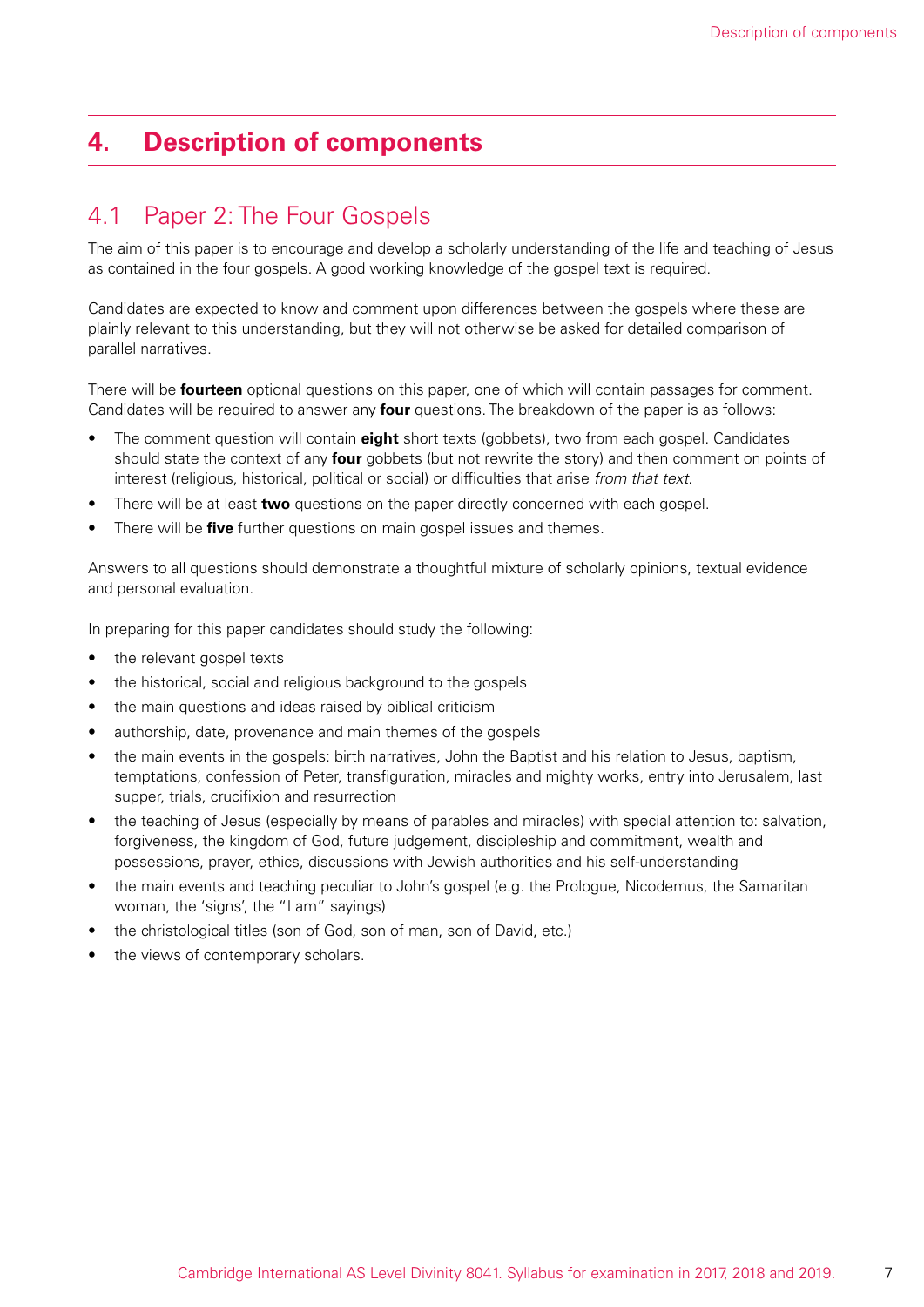# **5. Other information**

#### Equality and inclusion

Cambridge International Examinations has taken great care in the preparation of this syllabus and assessment materials to avoid bias of any kind. To comply with the UK Equality Act (2010), Cambridge has designed this qualification with the aim of avoiding direct and indirect discrimination.

The standard assessment arrangements may present unnecessary barriers for candidates with disabilities or learning difficulties. Arrangements can be put in place for these candidates to enable them to access the assessments and receive recognition of their attainment. Access arrangements will not be agreed if they give candidates an unfair advantage over others or if they compromise the standards being assessed.

Candidates who are unable to access the assessment of any component may be eligible to receive an award based on the parts of the assessment they have taken.

Information on access arrangements is found in the *Cambridge Handbook* which can be downloaded from the website **www.cie.org.uk/examsofficers** 

#### Language

This syllabus and the associated assessment materials are available in English only.

### Grading and reporting

Cambridge International A Level results are shown by one of the grades A\*, A, B, C, D or E, indicating the standard achieved, A\* being the highest and E the lowest. 'Ungraded' indicates that the candidate's performance fell short of the standard required for grade E. 'Ungraded' will be reported on the statement of results but not on the certificate. The letters Q (result pending), X (no results) and Y (to be issued) may also appear on the statement of results but not on the certificate.

Cambridge International AS Level results are shown by one of the grades a, b, c, d or e, indicating the standard achieved, 'a' being the highest and 'e' the lowest. 'Ungraded' indicates that the candidate's performance fell short of the standard required for grade 'e'. 'Ungraded' will be reported on the statement of results but not on the certificate. The letters Q (result pending), X (no results) and Y (to be issued) may also appear on the statement of results but not on the certificate.

If a candidate takes a Cambridge International A Level and fails to achieve grade E or higher, a Cambridge International AS Level grade will be awarded if both of the following apply:

- the components taken for the Cambridge International A Level by the candidate in that series included all the components making up a Cambridge International AS Level
- the candidate's performance on these components was sufficient to merit the award of a Cambridge International AS Level grade.

For languages other than English, Cambridge also reports separate speaking endorsement grades (Distinction, Merit and Pass), for candidates who satisfy the conditions stated in the syllabus.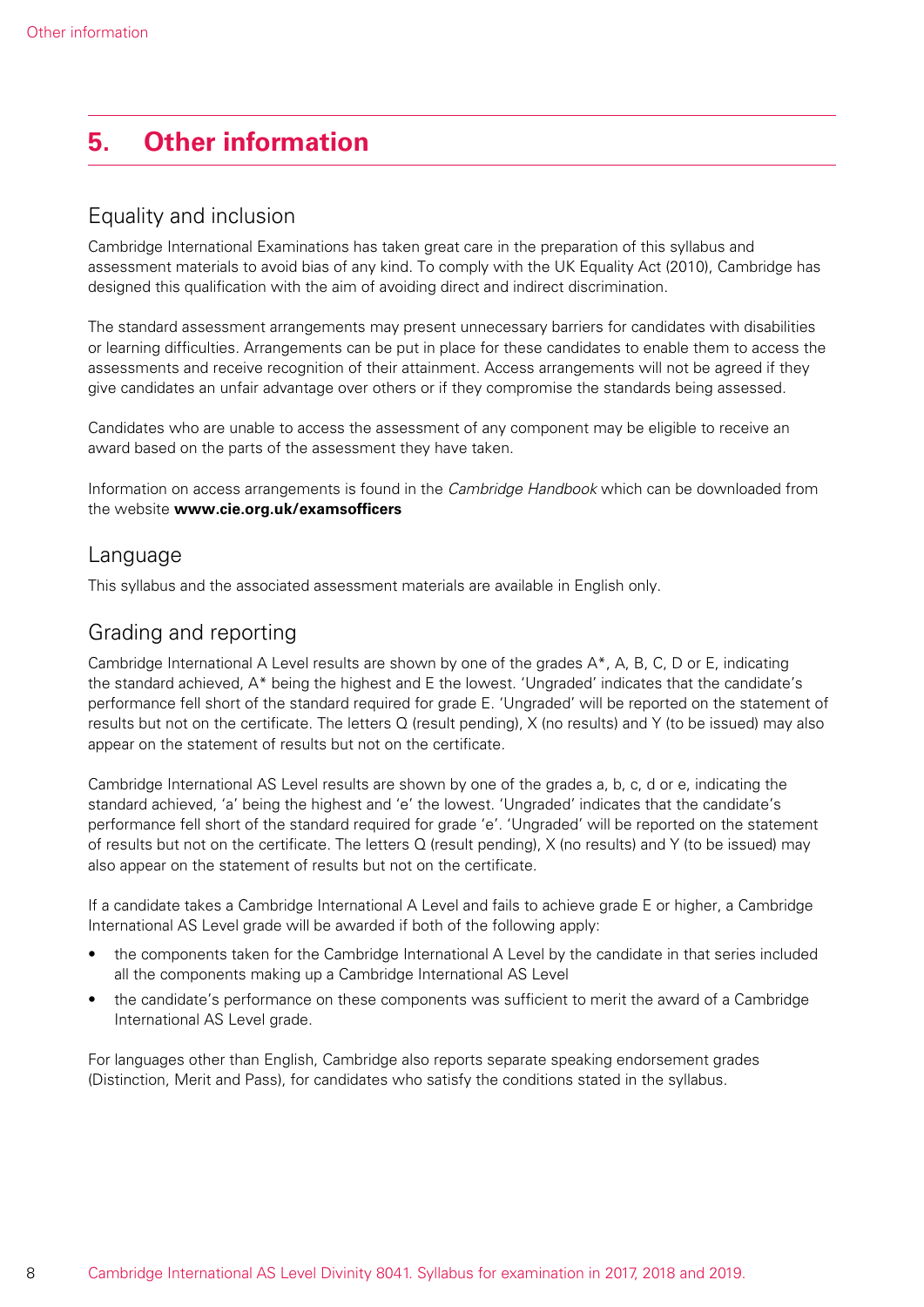### Entry codes

To maintain the security of our examinations, we produce question papers for different areas of the world, known as 'administrative zones'. Where the component entry code has two digits, the first digit is the component number given in the syllabus. The second digit is the location code, specific to an administrative zone. Information about entry codes for your administrative zone can be found in the *Cambridge Guide to Making Entries*.